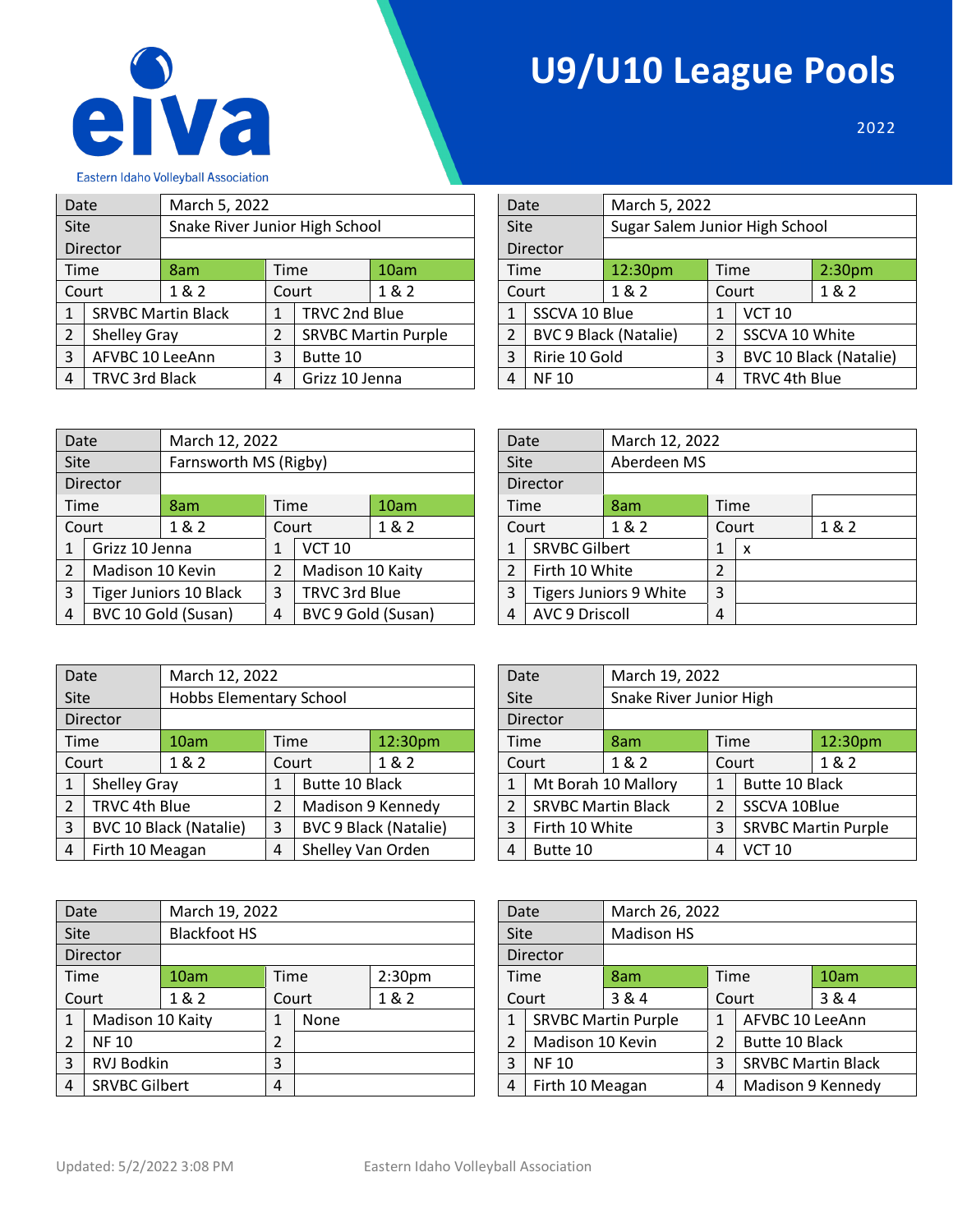| Date           |                                             | April 2, 2022                 |      |             |                            |  |                | Date                  | April 2, 2022 |                          |     |       |
|----------------|---------------------------------------------|-------------------------------|------|-------------|----------------------------|--|----------------|-----------------------|---------------|--------------------------|-----|-------|
| <b>Site</b>    |                                             | Thunder Ridge High School     |      |             |                            |  | Site           |                       |               | <b>Bonneville HS Aux</b> |     |       |
|                | Director                                    |                               |      |             |                            |  |                | <b>Director</b>       |               |                          |     |       |
|                | Time                                        | 8am                           | Time |             | 12:30pm                    |  |                | Time                  | 10am          | Time                     |     |       |
|                | Court                                       | 3&4                           |      | Court       | 3&4                        |  |                | Court                 | 1&2           | Court                    |     | 1 & 2 |
|                |                                             | <b>SRVBC Martin Black</b>     |      |             | <b>SRVBC Martin Purple</b> |  |                | <b>AVC 9 Driscoll</b> |               | 1                        | U12 |       |
| $\overline{2}$ |                                             | <b>Tiger Juniors 10 Black</b> | 2    | RVJ 10 Cook |                            |  |                | SSCVA 10 White        |               | 2                        |     |       |
| 3              | TRVC 4th Blue                               |                               | 3    |             | Tiger Juniors 9 White      |  | 3              | TRVC 3rd Blue         |               | 3                        |     |       |
| 4              | <b>TRVC 3rd Black</b><br>SSCVA 10 Blue<br>4 |                               |      | 4           | <b>RVJ Bodkin</b>          |  | $\overline{4}$ |                       |               |                          |     |       |

| Date           |                       | April 2, 2022 |                          |     |       |  |  |  |  |
|----------------|-----------------------|---------------|--------------------------|-----|-------|--|--|--|--|
| Site           |                       |               | <b>Bonneville HS Aux</b> |     |       |  |  |  |  |
|                | Director              |               |                          |     |       |  |  |  |  |
| Time           |                       | 10am          | Time                     |     |       |  |  |  |  |
| Court          |                       | 1 & 2         | Court                    |     | 1 & 2 |  |  |  |  |
| $\mathbf{1}$   | <b>AVC 9 Driscoll</b> |               | $\mathbf{1}$             | U12 |       |  |  |  |  |
| $\overline{2}$ | SSCVA 10 White        |               | 2                        |     |       |  |  |  |  |
| 3              | TRVC 3rd Blue         |               | 3                        |     |       |  |  |  |  |
| 4              | <b>RVJ Bodkin</b>     |               | 4                        |     |       |  |  |  |  |

| Date           |               |                     | April 2, 2022 |             |                     |                 |                  | Date           | April 9, 2022                          |               |          |                           |
|----------------|---------------|---------------------|---------------|-------------|---------------------|-----------------|------------------|----------------|----------------------------------------|---------------|----------|---------------------------|
| <b>Site</b>    |               | Madison High School |               |             |                     |                 | <b>Site</b>      |                | JR Simplot Elementary (American Falls) |               |          |                           |
|                | Director      |                     |               |             |                     |                 |                  | Director       |                                        |               |          |                           |
|                | Time          | 12:30pm             | Time          |             | 2:30 <sub>pm</sub>  |                 |                  | Time           | 10am                                   | Time          |          | 12:30pm                   |
|                | Court         | 3&4                 |               | Court       | 3 & 4               |                 |                  | Court          | 1 & 2<br>Court                         |               |          | 1&2                       |
|                | U12           |                     |               |             | Mt Borah 10 Mallary |                 | 1                |                | <b>SRVBC Martin Purple</b>             |               |          | <b>SRVBC Martin Black</b> |
| $\overline{2}$ |               |                     |               | <b>NF10</b> |                     |                 | 2                | Butte 10 Black |                                        |               | Butte 10 |                           |
| 3              |               | RVJ 8 Nebeker       |               |             |                     | 3               | Madison 10 Kaity |                | 3                                      | Sugar & Spice |          |                           |
| 4              | Ririe 10 Gold |                     |               |             | 4                   | AFVBC 10 LeeAnn |                  | 4              | RVJ 10 Cook                            |               |          |                           |

| Date           |                   | April 9, 2022                 |   |                              |       |          | Date  | April 9, 2022 |                    |               |                               |  |  |
|----------------|-------------------|-------------------------------|---|------------------------------|-------|----------|-------|---------------|--------------------|---------------|-------------------------------|--|--|
| <b>Site</b>    |                   | Thunder Ridge HS              |   |                              |       | Site     |       |               | Thunder Ridge HS   |               |                               |  |  |
|                | Director          |                               |   |                              |       | Director |       |               |                    |               |                               |  |  |
|                | Time              | Time<br>10am<br>8am           |   |                              | Time  | 12:30pm  | Time  |               | 2:30 <sub>pm</sub> |               |                               |  |  |
|                | Court             | 3 & 4                         |   | Court                        | 3 & 4 |          | Court | 3&4           | Court              |               | 3 & 4                         |  |  |
|                |                   | <b>BVC 10 Black (Natalie)</b> |   | <b>BVC 9 Black (Natalie)</b> |       |          | U12   |               |                    |               | <b>Tiger Juniors 10 Black</b> |  |  |
| $\overline{2}$ |                   | <b>TRVC 3rd Black</b>         |   | TRVC 2nd Blue                |       | ำ        |       |               | $\overline{2}$     | TRVC 3rd Blue |                               |  |  |
| 3              | Madison 9 Kennedy |                               | 3 | Madison 10 Kevin             |       | 3        |       |               | RVJ Bodkin<br>3    |               |                               |  |  |
| $\overline{4}$ | Grizz 10 Jenna    |                               | 4 | <b>VCT 10</b>                |       | 4        |       |               | 4                  | <b>NF10</b>   |                               |  |  |

| Date           |                            | April 9, 2022                      |                         |       |       |   | April 16, 2022<br>Date |     |             |   |                  |                       |       |
|----------------|----------------------------|------------------------------------|-------------------------|-------|-------|---|------------------------|-----|-------------|---|------------------|-----------------------|-------|
| <b>Site</b>    |                            |                                    | Hobbs Elementary School |       |       |   | Site                   |     | Aberdeen MS |   |                  |                       |       |
|                | Director                   |                                    |                         |       |       |   | Director               |     |             |   |                  |                       |       |
|                | Time                       | 2:30 <sub>pm</sub><br>Time<br>10am |                         |       | Time  |   | 8am                    |     | Time        |   | 10am             |                       |       |
|                | Court                      | 1 & 2                              |                         | Court | 1 & 2 |   | Court                  |     | 1&2         |   |                  | Court                 | 1 & 2 |
|                | <b>SRVBC Gilbert</b>       |                                    | 1                       | None  |       |   | $\mathbf{1}$           | U12 |             |   |                  | Sugar & Spice         |       |
| $\overline{2}$ | Ririe 10 Gold              |                                    | $\overline{2}$          |       |       |   | $\overline{2}$         |     |             |   |                  | <b>AVC 9 Driscoll</b> |       |
| 3              | Tiger Juniors 9 White<br>3 |                                    |                         |       |       | 3 |                        |     |             | 3 | Madison 10 Kaity |                       |       |
| 4              | RVJ 8u Nebeker             |                                    | $\overline{4}$          |       |       |   | $\overline{4}$         |     |             |   | 4                | RVJ 10 Cook           |       |

| Date           |                  | April 9, 2022                          |       |                           |         |  |  |  |
|----------------|------------------|----------------------------------------|-------|---------------------------|---------|--|--|--|
| Site           |                  | JR Simplot Elementary (American Falls) |       |                           |         |  |  |  |
|                | Director         |                                        |       |                           |         |  |  |  |
| Time           |                  | 10am                                   | Time  |                           | 12:30pm |  |  |  |
| Court          |                  | 1 & 2                                  | Court |                           | 1&2     |  |  |  |
| 1              |                  | <b>SRVBC Martin Purple</b>             | 1     | <b>SRVBC Martin Black</b> |         |  |  |  |
| $\overline{2}$ | Butte 10 Black   |                                        | 2     | Butte 10                  |         |  |  |  |
| 3              | Madison 10 Kaity |                                        | 3     | Sugar & Spice             |         |  |  |  |
| 4              | AFVBC 10 LeeAnn  |                                        |       | RVJ 10 Cook               |         |  |  |  |

| Date           |          | April 9, 2022    |                |                               |                    |  |  |
|----------------|----------|------------------|----------------|-------------------------------|--------------------|--|--|
| Site           |          | Thunder Ridge HS |                |                               |                    |  |  |
|                | Director |                  |                |                               |                    |  |  |
| Time           |          | 12:30pm          | Time           |                               | 2:30 <sub>pm</sub> |  |  |
| Court          |          | 3 & 4            | Court          |                               | 3 & 4              |  |  |
| 1              | U12      |                  | 1              | <b>Tiger Juniors 10 Black</b> |                    |  |  |
| $\overline{2}$ |          |                  | $\overline{2}$ | TRVC 3rd Blue                 |                    |  |  |
| 3              |          |                  | 3              | RVJ Bodkin                    |                    |  |  |
| 4              |          | 4                | <b>NF10</b>    |                               |                    |  |  |

| Date           |          | April 16, 2022 |       |                       |      |  |
|----------------|----------|----------------|-------|-----------------------|------|--|
| Site           |          | Aberdeen MS    |       |                       |      |  |
|                | Director |                |       |                       |      |  |
| Time<br>8am    |          |                |       | Time                  | 10am |  |
| Court          |          | 1 & 2          | Court |                       | 1&2  |  |
| $\mathbf{1}$   | U12      |                | 1     | Sugar & Spice         |      |  |
| $\overline{2}$ |          |                | 2     | <b>AVC 9 Driscoll</b> |      |  |
| 3              |          |                | 3     | Madison 10 Kaity      |      |  |
| 4              |          |                |       | RVJ 10 Cook           |      |  |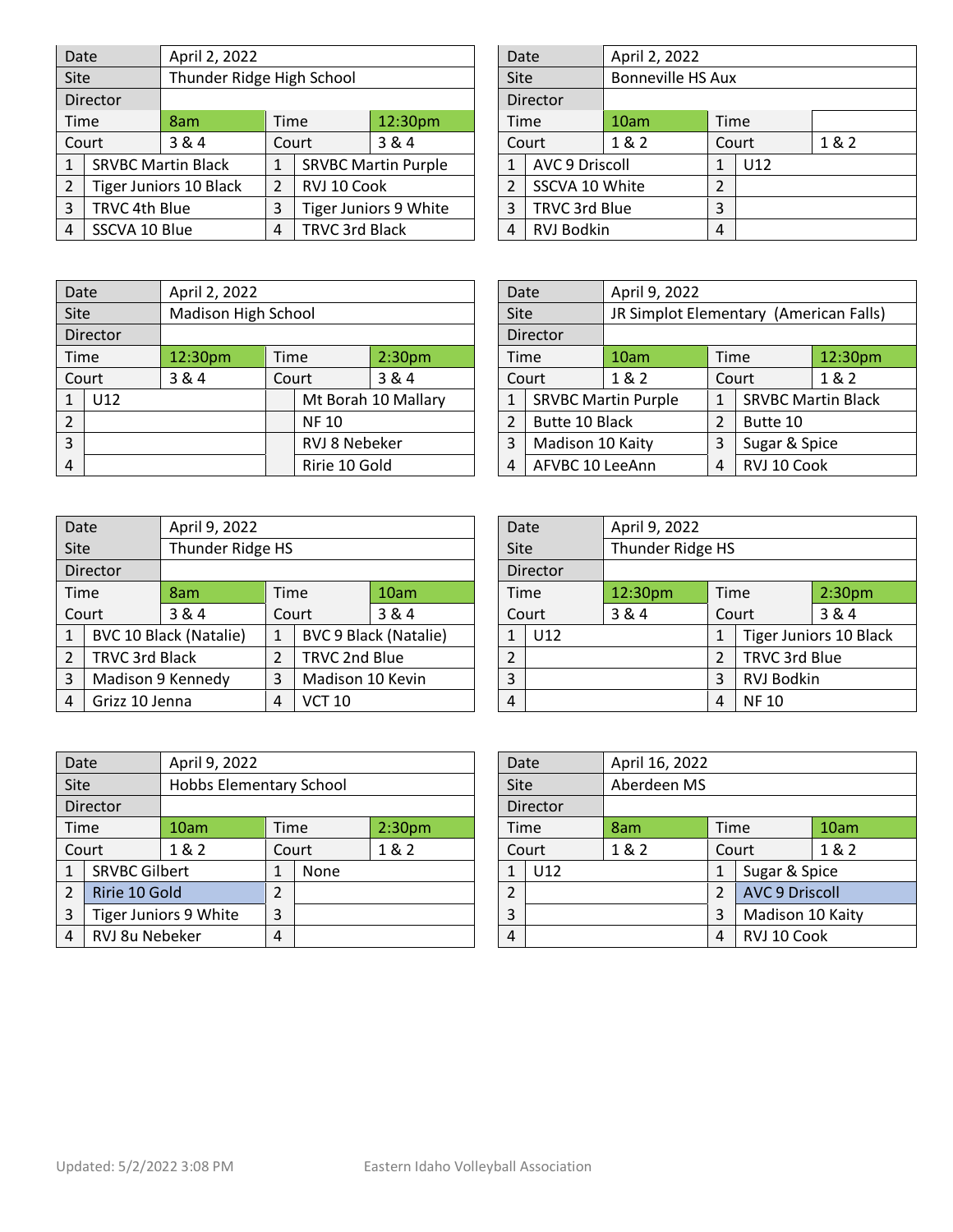| Date           |                       |                                       | April 16, 2022          |                     |  |                     | Date           |                | April 23, 2022          |               |                     |      |
|----------------|-----------------------|---------------------------------------|-------------------------|---------------------|--|---------------------|----------------|----------------|-------------------------|---------------|---------------------|------|
| <b>Site</b>    |                       |                                       | Hobbs Elementary School |                     |  |                     |                |                | Hobbs Elementary School |               |                     |      |
|                | Director              |                                       |                         |                     |  |                     |                | Director       |                         |               |                     |      |
|                | Time                  | 12:30pm<br>2:30 <sub>pm</sub><br>Time |                         |                     |  |                     |                | Time           | 8am                     | Time          |                     | 10am |
|                | 1&2<br>Court<br>Court |                                       | 1 & 2                   |                     |  | Court               | 1 & 2          |                | Court                   | 1&2           |                     |      |
|                | U12                   |                                       | 1                       | <b>Shelley Gray</b> |  |                     |                | TRVC 3rd Black |                         |               | <b>Shelley Gray</b> |      |
| $\overline{2}$ |                       | RVJ Bodkin                            |                         |                     |  | <b>Shelley Gray</b> |                |                | RVJ 8u Nebeker          |               |                     |      |
| 3              |                       |                                       | 3                       | Butte 10            |  |                     | 3              | Grizz 10 Jenna |                         | 3             | Butte 10 Black      |      |
| 4              |                       | 4                                     | Grizz 10 Jenna          |                     |  | $\overline{4}$      | Firth 10 White |                | 4                       | TRVC 2nd Blue |                     |      |

| Date           |                     | April 23, 2022                 |       |                     |      |  |  |  |
|----------------|---------------------|--------------------------------|-------|---------------------|------|--|--|--|
| Site           |                     | <b>Hobbs Elementary School</b> |       |                     |      |  |  |  |
|                | <b>Director</b>     |                                |       |                     |      |  |  |  |
| Time           |                     | 8am                            | Time  |                     | 10am |  |  |  |
| Court          |                     | 1 & 2                          | Court |                     | 1&2  |  |  |  |
| $\mathbf{1}$   | TRVC 3rd Black      |                                | 1     | <b>Shelley Gray</b> |      |  |  |  |
| $\overline{2}$ | <b>Shelley Gray</b> |                                | 2     | RVJ 8u Nebeker      |      |  |  |  |
| 3              | Grizz 10 Jenna      |                                | 3     | Butte 10 Black      |      |  |  |  |
| 4              | Firth 10 White      |                                | 4     | TRVC 2nd Blue       |      |  |  |  |

| Date        |                                      |                              | April 23, 2022 |                  |                               |                 |       | Date                  | April 23, 2022          |       |                      |                     |  |
|-------------|--------------------------------------|------------------------------|----------------|------------------|-------------------------------|-----------------|-------|-----------------------|-------------------------|-------|----------------------|---------------------|--|
| <b>Site</b> |                                      | Sugar Salem Junior High      |                |                  |                               |                 | Site  |                       | Snake River Junior High |       |                      |                     |  |
|             | Director                             |                              |                |                  |                               |                 |       | Director              |                         |       |                      |                     |  |
|             | Time                                 | 8am                          | Time           |                  | 10am                          |                 |       | <b>Time</b>           | 8am                     | Time  |                      | 10am                |  |
|             | Court                                | 1&2<br>1&2<br>Court          |                |                  |                               |                 | Court | 1&2                   |                         | Court | 1&2                  |                     |  |
|             |                                      | <b>BVC 9 Black (Natalie)</b> | $\mathbf{1}$   |                  | <b>BVC 10 Black (Natalie)</b> |                 |       | BVC 9 Gold (Susan)    |                         |       |                      | BVC 10 Gold (Susan) |  |
| 2           | SSCVA 10 Blue                        |                              | $\overline{2}$ | Madison 10 Kevin |                               |                 |       | <b>AVC 9 Driscoll</b> |                         |       | <b>SRVBC Gilbert</b> |                     |  |
| 3           |                                      | Madison 9 Kennedy            | 3              | RVJ 10 Cook      |                               |                 |       | Sugar & Spice         |                         | 3     |                      | Mt Borah 10 Mallory |  |
| 4           | TRVC 3rd Blue<br>SSCVA 10 White<br>4 |                              |                |                  | 4                             | Firth 10 Meagan |       | 4                     | Ririe 10 Gold           |       |                      |                     |  |

| Date           |                       | April 23, 2022          |              |                      |                     |  |  |  |
|----------------|-----------------------|-------------------------|--------------|----------------------|---------------------|--|--|--|
| Site           |                       | Snake River Junior High |              |                      |                     |  |  |  |
|                | Director              |                         |              |                      |                     |  |  |  |
| Time           |                       | 8am                     | Time         |                      | 10am                |  |  |  |
| Court          |                       | 1 & 2                   | Court        |                      | 1 & 2               |  |  |  |
| 1              | BVC 9 Gold (Susan)    |                         | $\mathbf{1}$ |                      | BVC 10 Gold (Susan) |  |  |  |
| $\overline{2}$ | <b>AVC 9 Driscoll</b> |                         | 2            | <b>SRVBC Gilbert</b> |                     |  |  |  |
| 3              | Sugar & Spice         |                         |              | Mt Borah 10 Mallory  |                     |  |  |  |
| 4              | Firth 10 Meagan       |                         |              | Ririe 10 Gold        |                     |  |  |  |

| Date           |                                |                     | April 30, 2022     |                    |               |                  |                |                  | April 30, 2022 |      |   |  |
|----------------|--------------------------------|---------------------|--------------------|--------------------|---------------|------------------|----------------|------------------|----------------|------|---|--|
| <b>Site</b>    |                                | Skyline HS Aux      |                    |                    |               | Firth HS<br>Site |                |                  |                |      |   |  |
|                | Director                       |                     |                    |                    |               |                  | Director       |                  |                |      |   |  |
|                | Time                           | 8am                 | Time               |                    | 10am          |                  |                | Time             | 8am            | Time |   |  |
|                | 1&2<br>1 & 2<br>Court<br>Court |                     |                    | Court              |               | 1 & 2            |                | Court            | 1 & 2          |      |   |  |
| 1              |                                | BVC 10 Gold (Susan) | 1                  | BVC 9 Gold (Susan) |               |                  |                | Firth 10 Meagan  |                | 1    | x |  |
| $\overline{2}$ | Grizz 10 Jenna                 |                     |                    | SSCVA 10 White     |               |                  |                | Shelley Gray     |                | 2    |   |  |
| 3              |                                | Madison 9 Kennedy   | 3                  |                    | Ririe 10 Gold |                  | 3              | Madison 10 Kaity |                | 3    |   |  |
| 4              | TRVC 4th Blue                  |                     | TRVC 2nd Blue<br>4 |                    |               | 4                | RVJ 8u Nebeker |                  | 4              |      |   |  |

| Date           |                  | April 30, 2022 |                |   |       |  |  |  |  |
|----------------|------------------|----------------|----------------|---|-------|--|--|--|--|
| Site           |                  | Firth HS       |                |   |       |  |  |  |  |
|                | Director         |                |                |   |       |  |  |  |  |
| Time           |                  | 8am            | <b>Time</b>    |   |       |  |  |  |  |
| Court          |                  | 1 & 2          | Court          |   | 1 & 2 |  |  |  |  |
| $\mathbf{1}$   | Firth 10 Meagan  |                | 1              | x |       |  |  |  |  |
| $\overline{2}$ | Shelley Gray     |                | $\overline{2}$ |   |       |  |  |  |  |
| 3              | Madison 10 Kaity |                | 3              |   |       |  |  |  |  |
| 4              | RVJ 8u Nebeker   |                |                |   |       |  |  |  |  |

|      | Date                               | April 30, 2022 |                    |      |                       |  |                         | Date             | April 30, 2022                |      |       |  |
|------|------------------------------------|----------------|--------------------|------|-----------------------|--|-------------------------|------------------|-------------------------------|------|-------|--|
| Site |                                    |                | Snake River HS Aux |      |                       |  | Site                    |                  | Shelley HS                    |      |       |  |
|      | Director                           |                |                    |      | <b>Director</b>       |  |                         |                  |                               |      |       |  |
|      | Time                               | 12:30pm        |                    | Time |                       |  |                         | Time             | 12:30 <sub>pm</sub>           | Time |       |  |
|      | Court                              | 1&2<br>Court   |                    |      | 1&2                   |  | Court                   |                  | 1&2                           |      | Court |  |
|      | <b>SRVBC Gilbert</b>               |                | 1                  | X    |                       |  | 1                       | Madison 10 Kevin |                               | 1    | x     |  |
|      | Sugar & Spice                      |                | 2                  |      |                       |  | $\overline{\mathbf{c}}$ |                  | <b>BVC 10 Black (Natalie)</b> | 2    |       |  |
| 3    | RVJ 10 Cook                        |                | 3                  |      |                       |  | 3                       |                  | TRVC 3rd Blue                 |      |       |  |
| 4    | <b>Tiger Juniors 10 Black</b><br>4 |                |                    | 4    | Tiger Juniors 9 White |  | 4                       |                  |                               |      |       |  |

| Date           |                               | April 30, 2022 |       |   |     |  |  |  |
|----------------|-------------------------------|----------------|-------|---|-----|--|--|--|
| Site           |                               | Shelley HS     |       |   |     |  |  |  |
| Director       |                               |                |       |   |     |  |  |  |
|                | Time                          | 12:30pm        | Time  |   |     |  |  |  |
|                | Court                         | 1 & 2          | Court |   | 1&2 |  |  |  |
| 1              | Madison 10 Kevin              |                |       | X |     |  |  |  |
| $\overline{2}$ | <b>BVC 10 Black (Natalie)</b> |                |       |   |     |  |  |  |
| 3              | TRVC 3rd Blue                 |                |       |   |     |  |  |  |
| 4              | Tiger Juniors 9 White         |                |       |   |     |  |  |  |